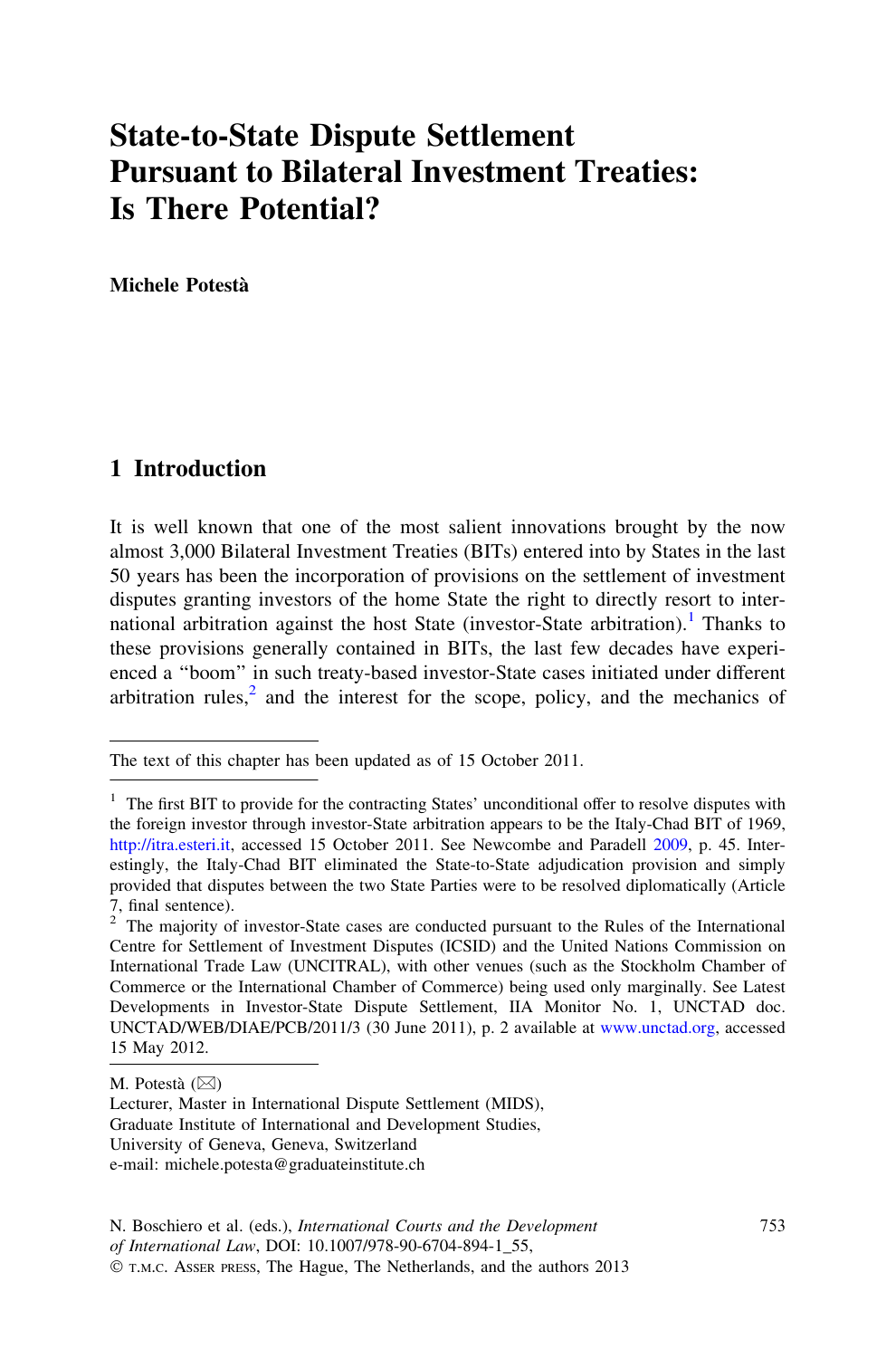investment arbitration has resulted in a now abundant literature on the topic. Investor-State arbitration is, however, not the only type of dispute settlement mechanism contained in BITs. In fact, almost all BITs also provide, in addition to investor-State arbitration, for State-to-State arbitration for the resolution of disputes between the Contracting Parties concerning the ''interpretation and application'' of the treaty. These clauses are the heritage of the dispute settlement provisions contained in the BITs' predecessors, the Friendship, Commerce and Navigation (FCN) Treaties, and in fact early BITs, such as the very first one entered into by Germany and Pakistan in 1959, included only the State-to-State and not the investor-State dispute settlement mechanism.<sup>3</sup> Despite being incorporated in almost every BIT, State-to-State dispute settlement clauses have attracted very little attention, with rare contributions being devoted to the issue. The scarce interest in inter-State arbitration pursuant to BITs is certainly to be explained by its limited success in practice. Until recently, in fact, arbitral practice had been limited to only one case in which Peru had called for the initiation of State-to-State proceedings pursuant to a BIT in an attempt to block or hinder the ongoing investor-State arbitration where it was a Respondent.<sup>4</sup> As the attempt proved unsuccessful, the State-to-State arbitration was no longer pursued.<sup>5</sup> The terra incognita of State-to-State arbitration has however been recently fully explored by Italy, which, acting in diplomatic protection of a group of Italian investors operating in Cuba, brought arbitration proceedings against Cuba invoking the dispute settlement procedure contained in the Italy-Cuba BIT. These proceedings culminated in the issuance of an ''Interim Award'' of 2005 and of a "Final Award" of 2008 by an *ad hoc* Arbitral Tribunal constituted pursuant to Article 10 of the BIT. $<sup>6</sup>$  The Italy-Cuba arbitration can thus be considered as a</sup> milestone in the law of investment claims as it marks the first real attempt to invoke the inter-State dispute settlement mechanism contained in a BIT, in a scenario where investor-State arbitration would have been an alternative option according to the treaty, $\frac{7}{1}$  but where the certainly more unusual avenue of inter-State arbitration was selected. The invocation of this kind of dispute settlement

<sup>&</sup>lt;sup>3</sup> See, e.g., Article 11 of the Germany-Pakistan BIT of 1959, [www.investmentclaims.com](http://www.investmentclaims.com), accessed 15 October 2011.

<sup>&</sup>lt;sup>4</sup> In 2003, Peru initiated State-to-State arbitration against Chile pursuant to the Chile-Peru BIT in response to the investment claim brought against it by the Chilean investor Lucchetti. Peru requested the suspension of the investor-State proceedings as a consequence of the inter-State arbitration. The request was denied by the investor-State Arbitral Tribunal. See ICSID: Empresas Lucchetti SA and Lucchetti Peru SA v. Peru, ARB/03/4, Award on Jurisdiction (7 February 2005), paras 7, 9.

 $5$  Schreuer [2007,](#page-15-0) pp. 350–351.

<sup>6</sup> See Arbitral Tribunal: Italy v. Cuba, Interim Award (''Sentence Preliminaire'') (15 March 2005), and Final Award (''Sentence Finale'') (15 January 2008), with Dissenting Opinion, [http://](http://italaw.com) [italaw.com](http://italaw.com), accessed 15 October 2011. The Arbitral Tribunal was composed of Yves Derains (President), Attila Tanzi and Olga Miranda Bravo (later replaced by Narciso A. Cobo Roura). For a comment on the case, see Tonini [2008](#page-15-0).

 $<sup>7</sup>$  See Article 9 of the Italy-Cuba BIT, providing for investor-State arbitration.</sup>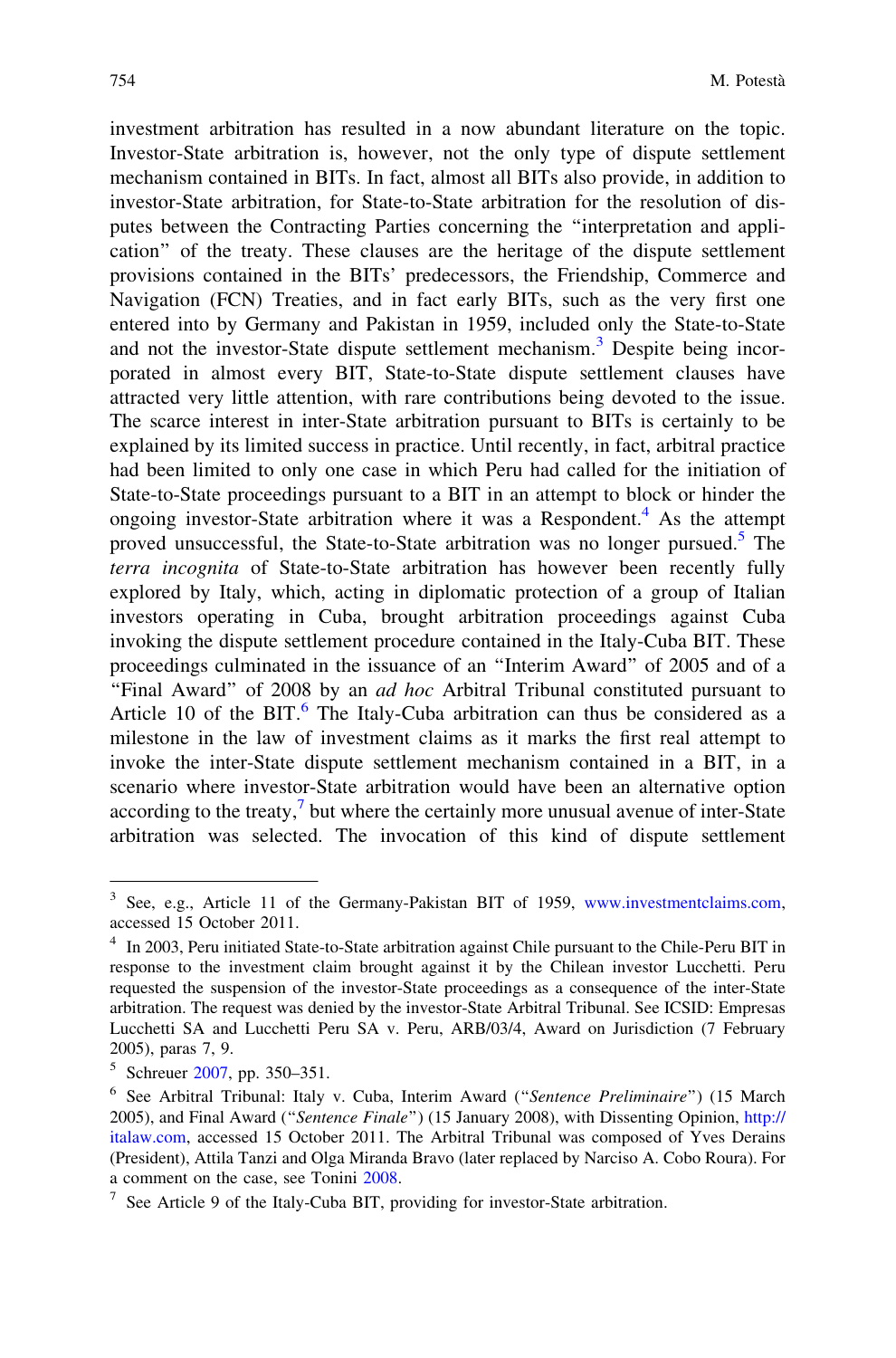mechanism raises, as the Italian-Cuban dispute displays, a number of issues of great relevance for the architecture of the investment dispute settlement system, such as the scope of inter-State dispute resolution provisions, the possible role to be played by the exhaustion of local remedies rule, and the potential interplay between inter-State and investor-State dispute settlement.<sup>8</sup>

## 2 The Scope of State-to-State Dispute Settlement Clauses in BITs

A BIT State-to-State dispute settlement clause may read as follows: ''any dispute between the Parties concerning the interpretation or application of this Treaty, that is not resolved through consultations or other diplomatic channels, shall be submitted on the request of either Party to arbitration for a binding decision or award by a tribunal in accordance with applicable rules of international law". Similar formulations, with variations and different levels of detail as to the negotiation/ consultation period, the method for appointing the arbitrators, and the applicable law, are to be found in virtually every existing  $BIT<sup>10</sup>$  In examining the potential use which may be made of such clauses, the point of departure must be the understanding of the scope of such a dispute settlement clause. What kinds of controversies are likely to be considered as ''disputes concerning the interpretation and application'' of the BIT? Two conceptually different situations may be envisaged which may trigger the use of inter-State dispute settlement.

In the first type of scenario, arbitration proceedings may be launched by one of the Contracting Parties to the BIT against the other Contracting Party with a view to resolving questions of ''abstract interpretation'' of the treaty. One may for example imagine the situation where a legislative measure is enacted by the host State in violation of the relevant standards contained in the BIT (e.g., because it is discriminatory towards foreigners, or because it prohibits the transfer of capital) and where the other Contracting Party to the BIT seeks from the arbitral tribunal an interpretation of the relevant provisions of the treaty, without any national of the claimant State having (yet) been affected.<sup>11</sup> One difficulty in this kind of

<sup>8</sup> Beyond the issues which are discussed in the present paper, the Arbitral Tribunal's Interim Award and Final Award in the Italy-Cuba dispute raise several further issues which would warrant separate examination, such as the definition of ''investment'' pursuant to the BIT, questions of corporate nationality for the purpose of diplomatic protection in relation to the BIT's definition of ''investor'', and issues of attribution of State responsibility. On the latter two issues see in particular the Dissenting Opinion of Arbitrator Tanzi, appended to the Final Award.

<sup>&</sup>lt;sup>9</sup> Article 37.1 of the 2004 U.S. Model BIT, [www.ustr.gov/assets/Trade\\_Sectors/Investment/](http://www.ustr.gov/assets/Trade_Sectors/Investment/Model_BIT/asset_upload_file847_6897.pdf) [Model\\_BIT/asset\\_upload\\_file847\\_6897.pdf,](http://www.ustr.gov/assets/Trade_Sectors/Investment/Model_BIT/asset_upload_file847_6897.pdf) accessed 15 October 2011.

<sup>&</sup>lt;sup>10</sup> For an analysis of State-to-State dispute settlement clauses contained in BITs, see Sacerdoti [1997,](#page-15-0) pp. 428–436; Peters [1991](#page-15-0), pp. 102–117.

<sup>11</sup> Paparinskis [2008](#page-14-0), pp. 314–315.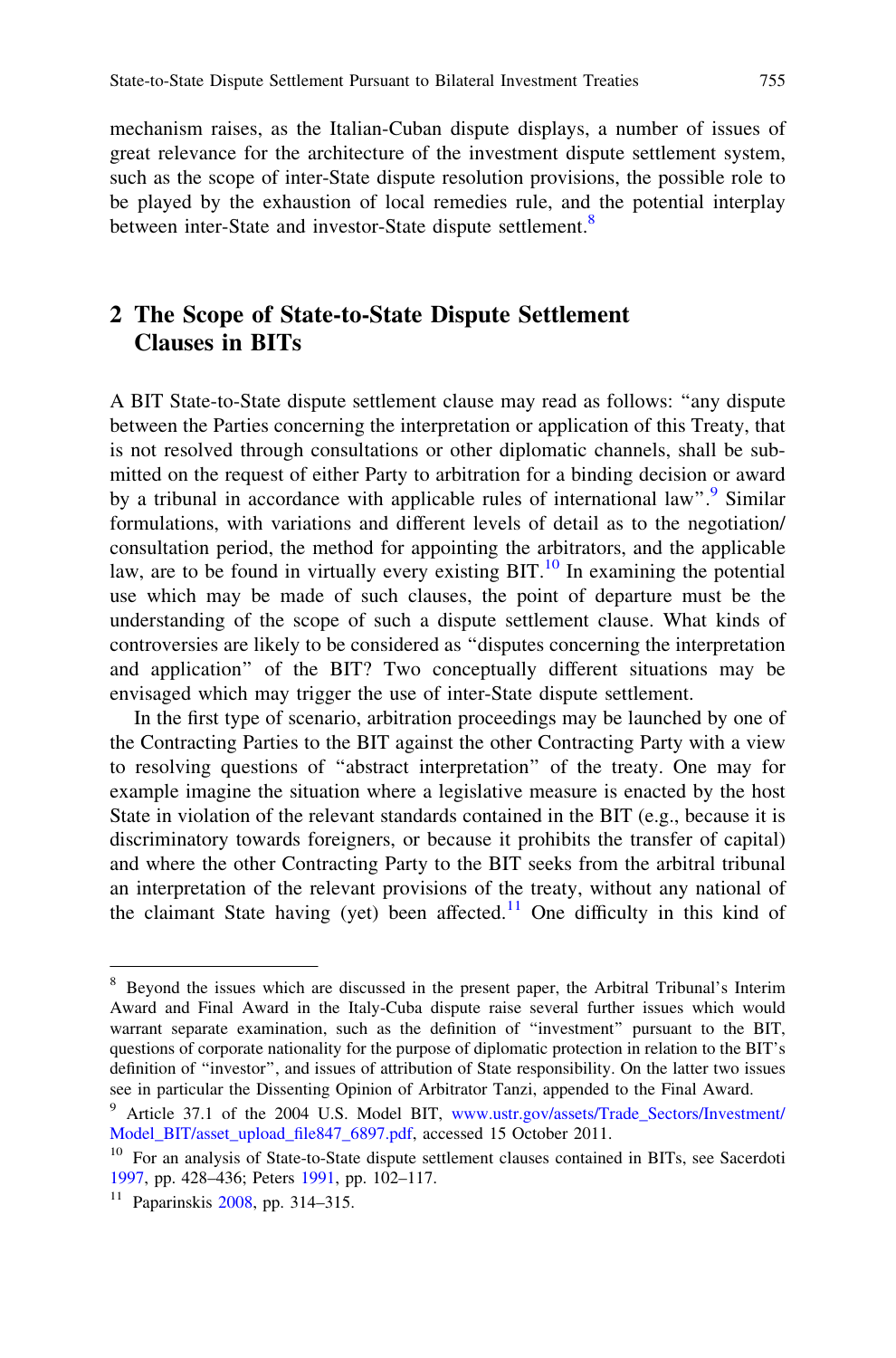scenario would be to demonstrate the existence of a 'legal dispute', a precondition to the exercise of jurisdiction by any dispute settlement body, in terms of a disagreement between the parties beyond mere hypothetical grievances. $^{12}$ 

In the second type of scenario, the investor's home State could resort to the State-to-State dispute settlement procedure with the purpose of espousing its national's claim and of exercising diplomatic protection. The language of the dispute settlement clauses (extending also to the ''application'' of the treaty, and not simply to its ''interpretation'') would seem to clearly comprise issues relating to the host State's compliance with its substantive treaty obligations in a situation of concrete implementation involving foreign investors.<sup>13</sup> Moreover, often identically phrased dispute resolution clauses were contained in the FCN treaties and there is little doubt that disputes relating to an alleged injury to a national were subject to the dispute resolution clauses of those treaties.<sup>14</sup>

### 3 The Exhaustion of Local Remedies Rule

The distinction between a dispute on abstract interpretation (where the alleged violation of the treaty is said to arise directly in the relationship between the two States *inter se*) and a diplomatic protection claim (where the home State is espousing a claim of its national) is significant in view of the applicability of the rule of exhaustion of local remedies. The rule requires that local remedies be exhausted before international proceedings may be instituted and it ensures that ''the State where the violation occurred should have an opportunity to redress it by its own means, within the framework of its own domestic legal system".<sup>15</sup>

See Schreuer [2008](#page-15-0), pp. 970–972.

<sup>&</sup>lt;sup>13</sup> One could also think of a third situation: a State may bring State-to-State proceedings if the host State which has been a respondent in a previous investor-State claim fails to abide by or to comply with the arbitral award (a scenario which is expressly addressed by Article 27 of the ICSID Convention and by many BITs, on which see infra). While a dispute of this kind would involve the interpretation of the obligation to comply with the award arising out of the BIT, it may not be entirely assimilated to a question of ''abstract interpretation'' in the first sense seen above, because it would involve and presuppose an injury (already ascertained by an investor-State arbitral tribunal) to the home State's national, on whose behalf the home State is acting. At the same time, it is different from the ''classic'' diplomatic protection scenario described above, because it would not involve a full litigation on the facts and substantive breaches of the BIT (on which a different tribunal has already ruled), but would merely aim at obliging the host State to comply with the arbitral award.

<sup>&</sup>lt;sup>14</sup> Rubins and Kinsella [2005,](#page-15-0) p. 420. One such example is the *ELSI* case, where there was no doubt that the claim brought by the US on behalf of two American companies was subject to the State-to-State dispute settlement clause contained in the FCN Treaty between Italy and the US, which provided that "any dispute  $(...)$  as to the interpretation and the application of this Treaty" be submitted to the ICJ. See ICJ: Elettronica Sicula S.p.A. (ELSI) (United States v. Italy), Judgment (20 July 1989), paras 48–49.

<sup>&</sup>lt;sup>15</sup> ICJ: Interhandel (Switzerland v. United States), Judgment (21 March 1959), p. 25.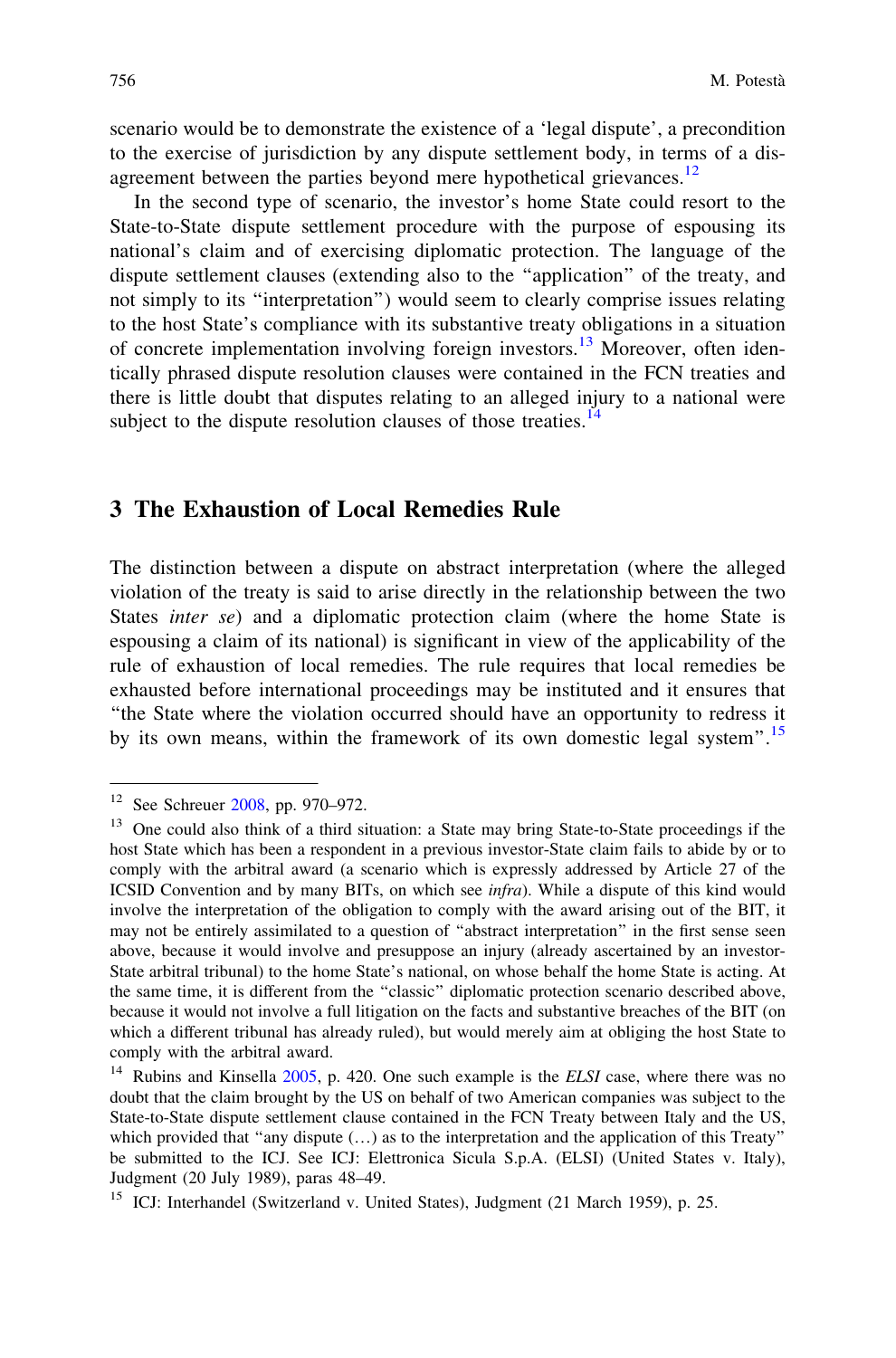The International Court of Justice (ICJ) referred to the rule as a ''well-established rule of customary international law".<sup>16</sup> The question arises as to what extent the exhaustion rule should apply within the framework of inter-State arbitration proceedings in BITs. $^{17}$  BITs are silent in this regard.<sup>18</sup> In public international law dispute settlement generally, the rule is understood to be applicable only in cases of international claims arising from injury to natural or juridical persons, whereas it is irrelevant in claims arising from direct injury to States in their relations inter se.<sup>19</sup> As the International Law Commission (ILC) Special Rapporteur on Diplomatic Protection John Dugard explained in his Second Report of 2001, ''the rule applies only to cases in which the claimant State has been injured 'indirectly', that is, through its national. It does not apply where the claimant State is directly injured by the wrongful act of another State, as here the State has a distinct reason of its own for bringing an international claim".<sup>20</sup> Transferring the distinction to the field of inter-State disputes pursuant to a BIT, *prima facie* the rule would thus seem to be inapplicable in the first type of scenario (dispute on abstract interpretation), and only applicable in the second one (proper diplomatic protection claims). The solution is not, however, as clear-cut as it would appear at first sight. As evidenced by the extensive discussions in Dugard's reports (as well as in the ILC's final commentary to the 2006 Draft Articles on Diplomatic Protection), the distinction between direct and indirect injuries is commonly accepted in principle, but is difficult to maintain in practice.<sup>21</sup> This is so because most of the time the claim is of a ''mixed'' nature, that is, it contains elements of both injury to the State and injury to its nationals. In this regard, the ILC in its 2006 Draft Articles

<sup>&</sup>lt;sup>16</sup> Ibidem. See also ELSI, supra n. 14, para 50, where the rule is referred to as "an important principle of customary international law''.

<sup>&</sup>lt;sup>17</sup> The question also arose in the negotiation of the so-called Multilateral Agreement on Investment (MAI) within the OECD framework. See The Multilateral Agreement on Investment. Commentary to the Consolidated Text, OECD Doc. DAFFE/MAI(98)8/REV1 (22 April 1998), hereinafter MAI Commentary, p. 36 for a commentary on Article C.1.a (dealing with State-to-State proceedings). Documents related to the MAI are available at [www1.oecd.org/daf/mai/](http://www1.oecd.org/daf/mai/index.htm) [index.htm](http://www1.oecd.org/daf/mai/index.htm), accessed 15 October 2011.

<sup>&</sup>lt;sup>18</sup> It may occur—although this is rather infrequent—that BITs expressly address the applicability or inapplicability of the exhaustion of local remedies rule within the framework of clauses on investor-State arbitration. In this regard, see also Article 26 of the ICSID Convention, providing for a waiver of the exhaustion rule with regard to investor-State arbitration. See also Schreuer et al. [2009,](#page-15-0) pp. 402–413, esp. 405–407.

<sup>&</sup>lt;sup>19</sup> See Amerasinghe [2004,](#page-14-0) pp. 146-168; International Law Commission, Draft Articles on Diplomatic Protection with Commentaries, UN Doc. A/61/10 (2006), hereinafter Draft Articles on Diplomatic Protection, pp. 70–76. For a case applying this distinction, see Arbitral Tribunal: Air Service Agreement of 27 March 1946 between the United States of America and France (United States/France), Decision (9 December 1978), paras 19–32.

<sup>&</sup>lt;sup>20</sup> ILC, Second Report on Diplomatic Protection by Mr. John Dugard, Special Rapporteur, UN Doc. A/CN.4/514 (28 February 2001), hereinafter Dugard Second Report 2001, para 18 (footnotes omitted).

<sup>&</sup>lt;sup>21</sup> See ibidem, paras 18–31; Draft Articles on Diplomatic Protection, supra n. 19, pp. 74–76. See also Amerasinghe [2004](#page-14-0), pp. 146–168; Meron [1959,](#page-14-0) pp. 84–86.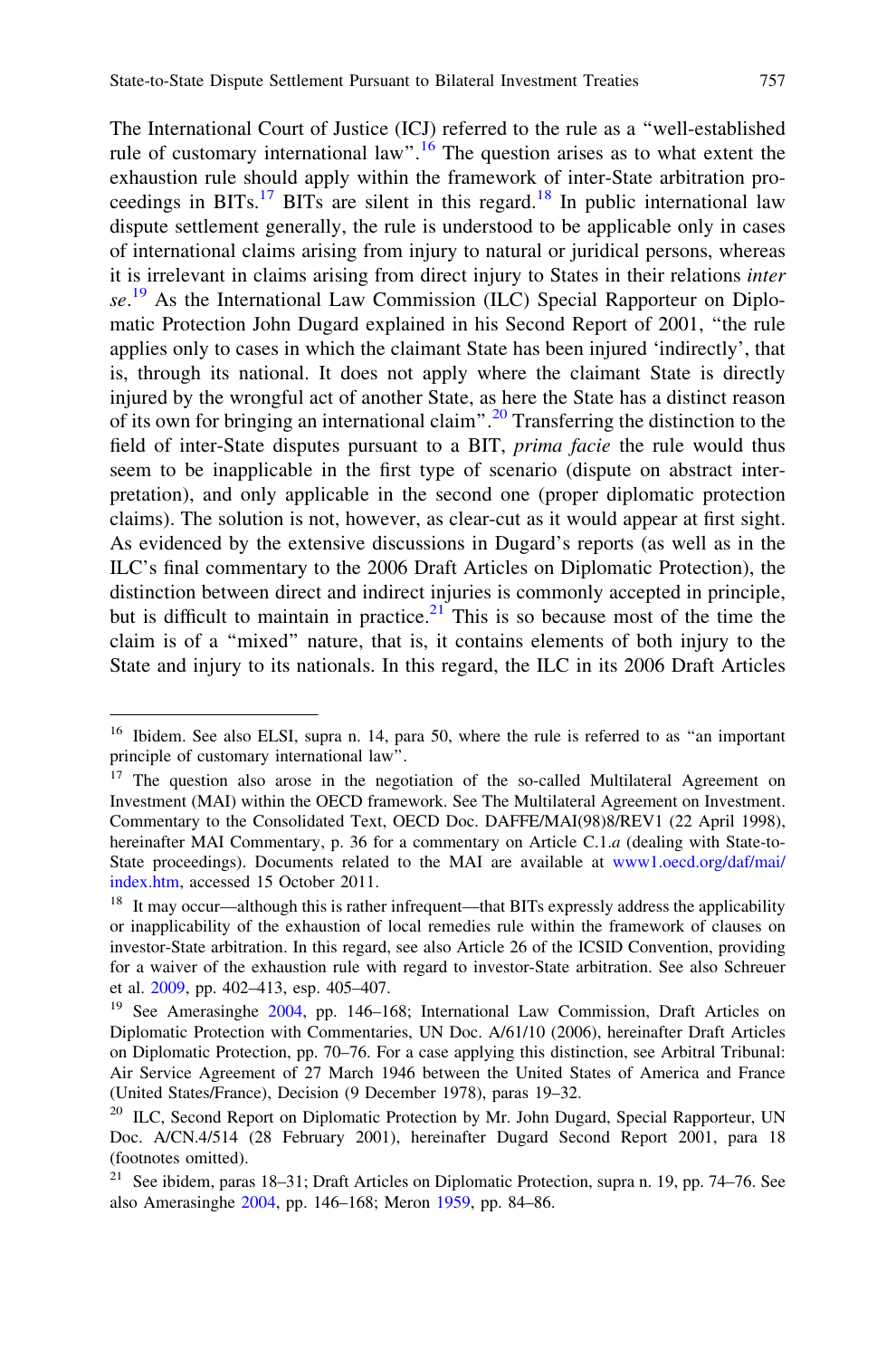resorted to the ''preponderance test'' in order to decide between the two categories of injuries<sup>22</sup> (although it must be noted that doctrine and case law have also advanced other criteria to establish whether the claim is direct or indirect).<sup>23</sup>

The difficulty in distinguishing the two types of situations, for the purpose of the applicability of the exhaustion rule, also arose in the Italy-Cuba arbitration. Italy maintained that, in pursuing its claim, it was invoking a ''double standing'' ("*double légitimation*"), i.e., that first it was protecting its own rights; and secondly, it was protecting the rights of its nationals on whose behalf it was acting.<sup>24</sup> According to Italy, this ''double standing'' was rooted in the very institution of diplomatic protection, which implies that the rights of the State which acts in diplomatic protection are indissolubly linked to the interests of the physical or juridical persons in whose favor it is acting.<sup>25</sup> Coherently with this purportedly double facet of its claim, Italy was seeking from the Tribunal both compensation (calculated in relation to each of the injuries allegedly suffered by the investors) and satisfaction. In relation to the latter, Italy requested the Tribunal to award ''the symbolic amount of 1 euro for the continued and reiterated violation of the terms, the spirit and the purposes of the BIT, and for the refusal, the indifference and the silence by the Cuban authorities vis-à-vis the several diplomatic initiatives directed at the amicable settlement of the disputes concerning the Italian investors".<sup>26</sup> In the preliminary phase of the arbitration, Cuba raised the objection that local remedies had not been exhausted by the Italian investors, and thus Italy was barred from resorting to diplomatic protection.<sup>27</sup> For its part, Italy's line of defence was not very dissimilar to the one advanced by the United States in ELSI. In that case, the United States, in an attempt to bypass the exhaustion rule, sought to present its diplomatic protection claim clothed as a request for a declaratory judgment, directed at finding that the United States' own rights under the FCN Treaty had been infringed. $28$  The Chamber of the ICJ did not accept this line of reasoning. It held that it was unable ''to find a dispute over alleged violation of the

<sup>&</sup>lt;sup>22</sup> Article 14(3) of the ILC Draft Articles provides: "Local remedies shall be exhausted where an international claim, or request for a declaratory judgment related to the claim, is brought preponderantly on the basis of an injury to a national or other person referred to in draft article 8''.

<sup>23</sup> See in particular the discussion in Dugard Second Report 2001, supra n. 20, paras 18–31.

<sup>24</sup> Italy v. Cuba Interim Award, supra n. 6, paras 24–25.

<sup>&</sup>lt;sup>25</sup> Ibidem, para 25. It could be said that Italy's position was coherent with the more traditional (but highly debated) view on the legal nature of diplomatic protection as reflected in the ''Mavrommatis paradigm'' (whereby ''[b]y taking up the case of one of its subjects and by resorting to diplomatic action or international judicial proceedings on his behalf, a State is in reality asserting its own rights''). The discussion of this topic (on which see ILC, Preliminary Report on Diplomatic Protection by Mr. Mohamed Bennouna, Special Rapporteur, UN Doc. A/CN.4/484 (4 February 1998); ILC, First Report on Diplomatic Protection by Mr. John Dugard, Special Rapporteur, UN Doc. A/CN.4/506 (7 March 2000), paras 10–40; Pellet [2008\)](#page-15-0) is beyond the scope of this paper.

<sup>26</sup> Italy v. Cuba Final Award, supra n. 6, para 96.

<sup>27</sup> Italy v. Cuba Interim Award, supra n. 6, para 57.

<sup>28</sup> ELSI, supra n. 14, paras 50–52.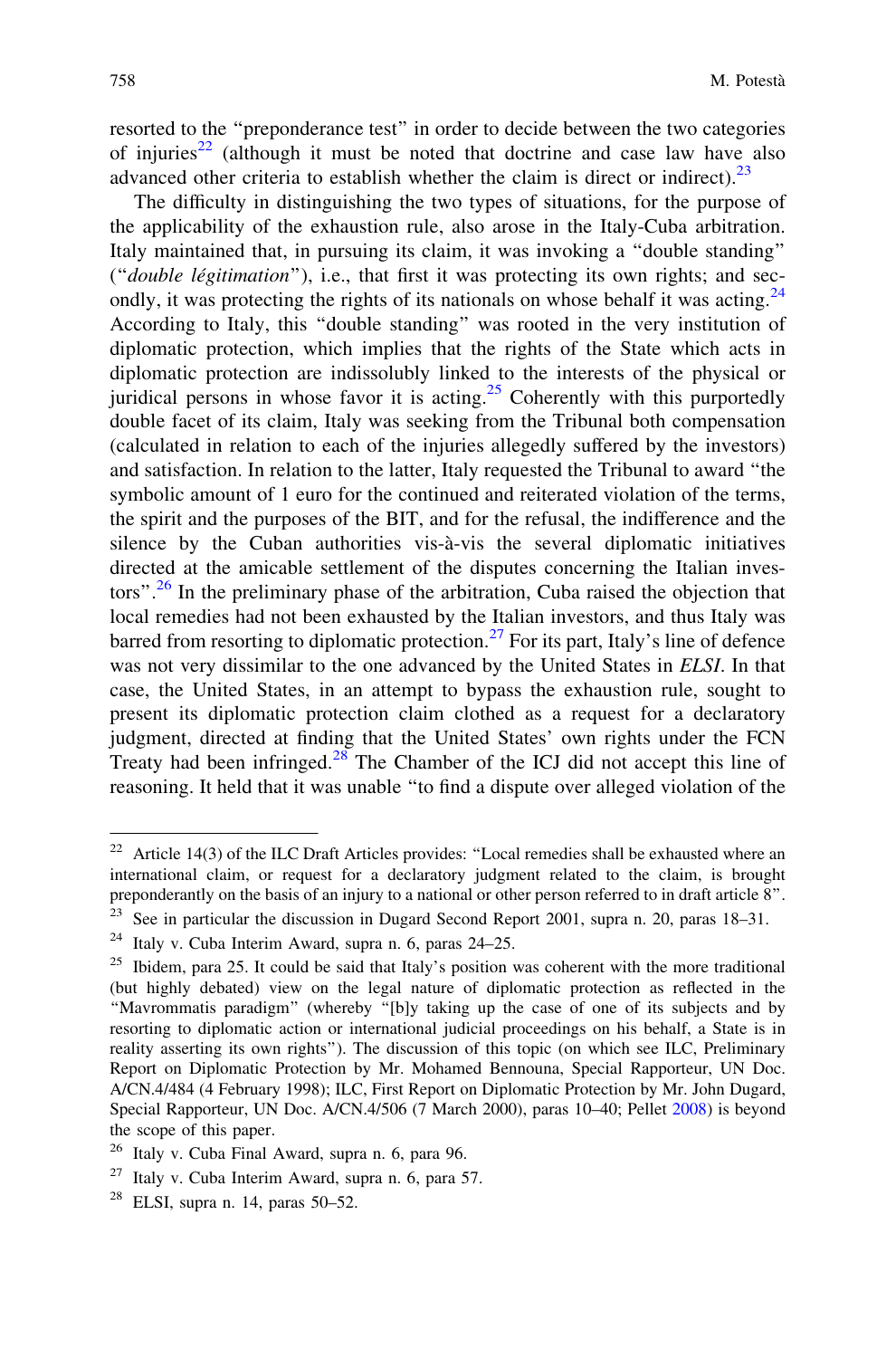FCN Treaty resulting in direct injury to the United States that is both distinct from, and independent of, the dispute over the alleged violation in respect of [the US companies]''.<sup>29</sup> It went on to say that it had no doubt ''that the matter which colors and pervades the United States claim as a whole, is the alleged damage to [the US companies]".<sup>30</sup> In the Italy-Cuba dispute the Tribunal did not question the conceptual ''double standing'' scheme advanced by Italy. However—at least for the purposes of the applicability of the exhaustion rule—a clearer inquiry by the Tribunal as to the preponderance of either the direct or the indirect damage to the State in the dispute at issue would have perhaps been desirable. In retaining the distinction suggested by Italy, the Tribunal concluded that the exhaustion rule applied only in relation to those claims where the State was acting in diplomatic protection, but not in relation to that part of the claim where the claimant State was pursuing its own rights. $31$  Alternatively, the Tribunal could have found, in line with the ICJ precedents *(Interhandel and ELSI)*, that the two claims could not be severed and that the international claim should be treated as a unity, with the consequence that being the indirect damage of the State the one ''preponderant'' the exhaustion rule had to be applied. The fact that Italy was not simply asking for compensation but also for declaratory relief is not decisive in this regard. As explained by Dugard in his second report, as per *Interhandel* and *ELSI* "[w]here the request for a declaratory judgment is incidental to or related to a claim involving injury to a national—whether linked to a claim for compensation or restitution on behalf of the injured national or not—it is still possible for a tribunal to hold that in all the circumstances of the case the request for a declaratory judgment is preponderantly brought on the basis of an injury to the national."<sup>32</sup>

A second issue raised in the Italy-Cuba dispute with regard to the exhaustion rule is worthy of consideration. Italy submitted that, even if the exhaustion rule was deemed to be applicable in principle, it had been in effect waived by the Contracting Parties to the BIT. A waiver of the exhaustion rule is indeed generally possible and resorted to in practice.<sup>33</sup> It may be either express or implied.<sup>34</sup> In the dispute between Italy and Cuba, Italy's argument with regard to the waiver was twofold. First, the Contracting Parties' intention to waive the exhaustion rule would allegedly result from the fact that they conditioned the submission of

<sup>29</sup> Ibidem, para 51.

<sup>&</sup>lt;sup>30</sup> Ibidem, para 52. But see ICJ: Avena and Other Mexican Nationals (Mexico v. United States), Judgment (31 March 2004), para 40.

<sup>31</sup> Italy v. Cuba Interim Award, supra n. 6, paras 86–91.

<sup>&</sup>lt;sup>32</sup> Dugard Second Report 2001, supra n. 20, para 30 (emphasis in the original); Draft Articles on Diplomatic Protection, supra n. 19, p. 76.

<sup>&</sup>lt;sup>33</sup> See ILC, Third Report on Diplomatic Protection by Mr. John Dugard, Special Rapporteur, UN Doc. A/CN.4/523 (7 March 2002), paras 46–64; Draft Articles on Diplomatic Protection, supra n. 19, Article 15.e and relating commentary (pp. 83–86); Amerasinghe [2004,](#page-14-0) pp. 247–279, with further references.

<sup>&</sup>lt;sup>34</sup> See Draft Articles on Diplomatic Protection, supra n. 19, Article 15.e and relating commentary (pp. 83–86).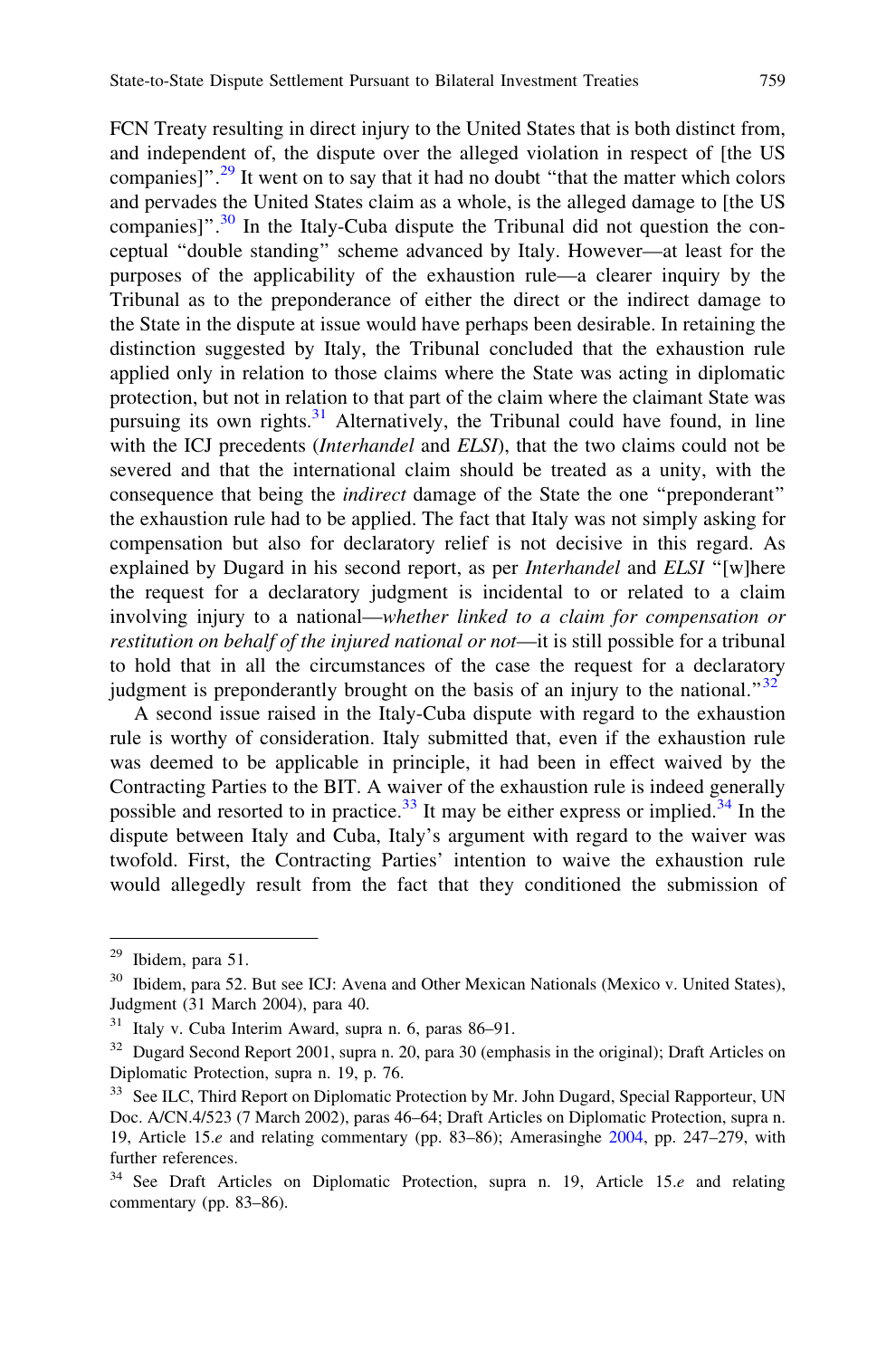disputes inter se only to a negotiation period (Article 10 para 1 of the BIT). In Italy's view, the presence of this sole condition would indicate that they intended to clearly exclude the exhaustion rule. The Arbitral Tribunal did not address this particular argument. It would not seem, however, that the presence of such a negotiation period can be taken as amounting to an express waiver, as Amerasinghe has convincingly explained. $35$  The second argument advanced by Italy on the alleged waiver of the exhaustion rule is particularly interesting because it goes to the heart of the policy of the rule within the present architecture of the investment dispute settlement system. Italy submitted that there would be no room left for the exhaustion rule (not even in State-to-State proceedings) once the investment treaty grants investors a direct right to resort to arbitration against the host State in alternative to resort to domestic courts. If the rule is dispensed with in connection with investor-State arbitration (Article 9 of the BIT), so it was argued, then ''it would be illogical to require Italy to respect such rule when it is invoking Cuba's responsibility pursuant to Article 10 of the BIT [inter-State arbitration] and when it seeks to obtain a favorable result for its investors".<sup>36</sup> The Arbitral Tribunal did not share this view and held that nothing in the Article 9 of the BIT would indicate that the State Parties had waived the exhaustion rule for the purpose of diplomatic protection.<sup>37</sup> The reasoning on this point would perhaps have warranted a more in-depth discussion, although in the end the Tribunal's conclusion has to be shared. In fact, there is ample authority that a waiver of local remedies must not be readily implied, $38$  and it would be too far-fetched to conclude that the mere presence of the investor-State arbitration mechanism constitutes an implied waiver of the exhaustion rule within the State-to-State framework. It is however true that, from a broader policy point of view, this solution may seem somewhat paradoxical and perhaps not effectively reflecting the latest developments within investment dispute settlement (where there has been, thanks to the web of thousands of BITs, a generalization of investors' standing to pursue direct arbitration against the host State). There is thus a certain force in the view (put forward by Italy) which considers it ''illogical'' to hold that, on the one hand, local remedies need not be exhausted when the investor brings a direct claim, while, on the other, the rule strictly applies when the investor invokes the diplomatic espousal from its government pursuant to the same treaty—even when the investor had the option to pursue investment arbitration in the first place. But the functional underpinnings of the exhaustion rule should not be overlooked. If those lie, among others,  $39 \text{ in}$ considerations aimed at ''reduc[ing] the chances of unwelcome interference in the

<sup>&</sup>lt;sup>35</sup> Amerasinghe [2004](#page-14-0), p. 276 (noting that "[t]he reference to negotiation as a pre-condition for arbitration is a reference to what is required of the parties to the BIT. It does not affect what is required of the investor, if a party to the treaty wishes directly to exercise diplomatic protection'').

<sup>36</sup> Italy v. Cuba Interim Award, supra n. 6, para 41.

<sup>37</sup> Ibidem, para 90.

<sup>38</sup> Draft Articles on Diplomatic Protection, supra n. 19, p. 85; ELSI, supra n. 14, para 50.

<sup>&</sup>lt;sup>39</sup> See extensively Amerasinghe [2004,](#page-14-0) pp. 56–64.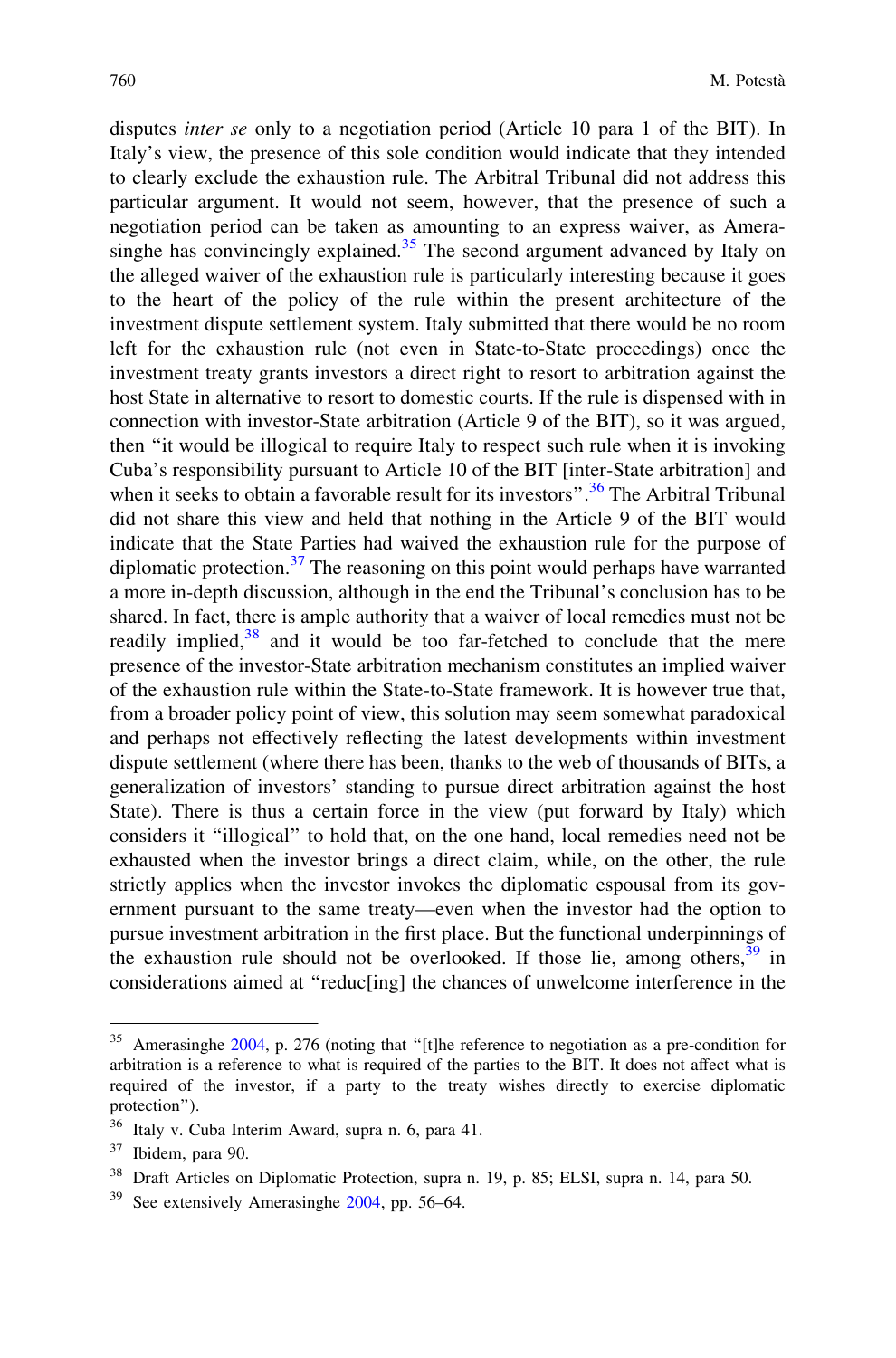relations between [States] and of the elevation of disputes to an international level",<sup>40</sup> then a differentiation between the applicability of the rule in investor-State and State-to-State proceedings continues to be justified. When the choice is made to elevate the dispute to the higher level of inter-State adjudication, rather than to submit it to the more ''depoliticised'' mechanism of investor-State arbitration, then there is sufficient reason for keeping the exhaustion rule operative.

# 4 The Interplay Between State-to-State and Investor-State Dispute Settlement Mechanisms

These last considerations of the possible repercussions of the availability of investor-State mechanisms on the applicability of the exhaustion rule in State-to-State proceedings lead us to a further point which merits attention. From a broader perspective, how do the two types of mechanisms interrelate with one another? Given that in most cases BITs offer both possibilities, in which terms (alternative, complementary, additional, etc.) should one dispute settlement mechanism be seen vis-à-vis the other? Although investment arbitration and inter-State arbitration proceedings would not *strictly* compete with each other, because they would not involve the exact same parties, $\frac{41}{1}$  the issue that parallel proceedings may lead to conflicting decisions on either the interpretation of the same treaty or the same set of facts should not be underestimated.

In order to address the issue of the interplay between the two types of mechanisms, it is useful to maintain the distinction drawn above between possible Stateto-State disputes on abstract interpretation and diplomatic protection claims.

### 4.1 Abstract Interpretation v. Investment Arbitration

Neither the arbitration rules under which investor-State arbitrations may be conducted nor BITs contain provisions addressing the coordination between State-to-State proceedings and investment arbitration in general terms.<sup>42</sup> There are certain rules, as we shall see further, on the relationship between investor-State arbitration and diplomatic protection, with Article 27 of the ICSID Convention being the foremost example. But Article 27 ICSID Convention, as well as those provisions in BITs modeled around it, are not concerned with disputes on abstract

<sup>40</sup> Ibidem, p. 57.

<sup>41</sup> Schreuer [2007](#page-15-0), p. 349.

<sup>&</sup>lt;sup>42</sup> Only certain Chinese BITs contain a clause addressing the general relationship between the two dispute settlement mechanisms. See Article 13.12 of the China-New Zealand BIT (1988) and of the China-Singapore BIT (1985), and Article 13.11 of the China-Sri Lanka BIT (1986).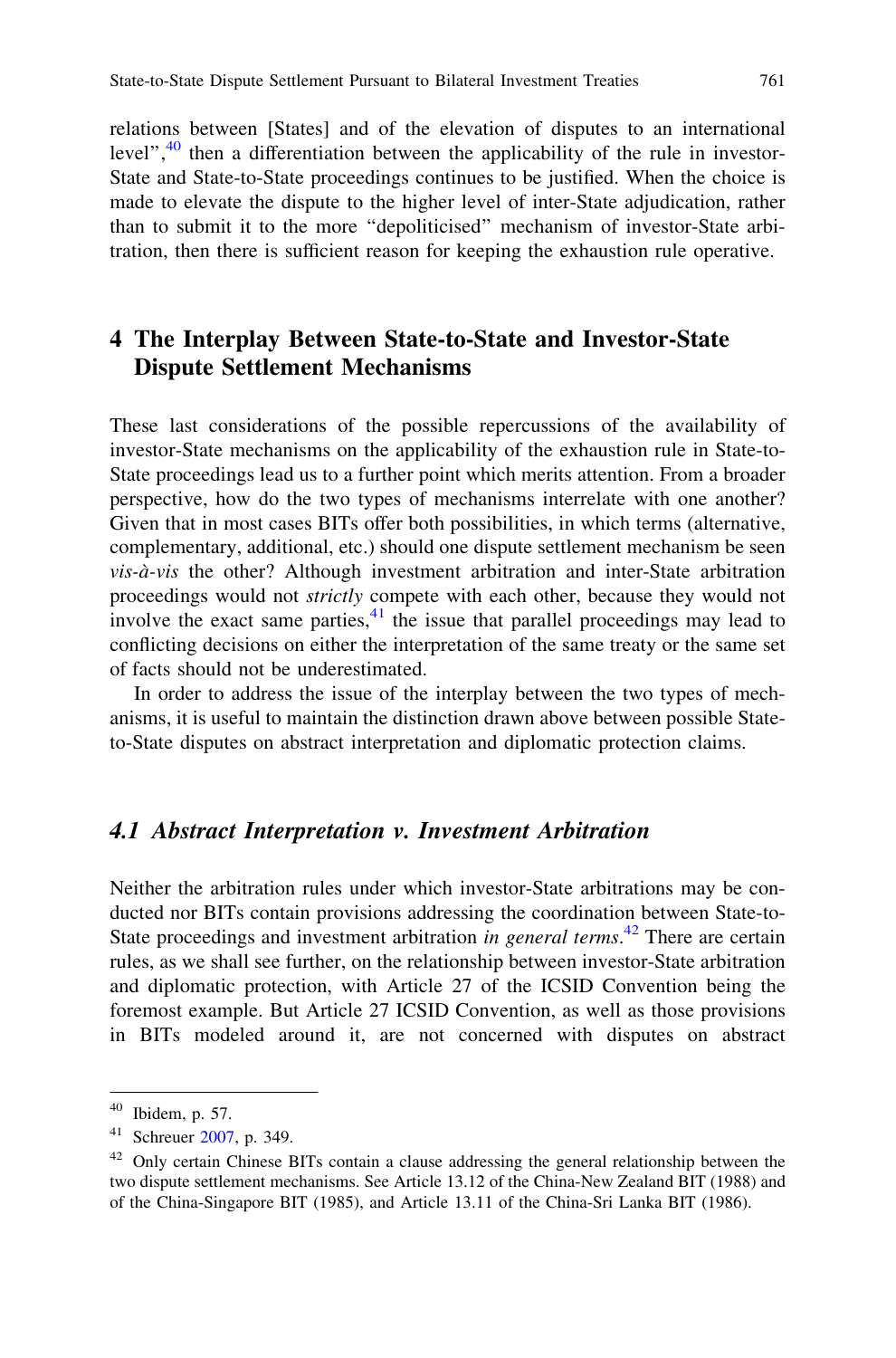interpretation short of diplomatic protection. $43$  Thus, under the present discussion on the ways to coordinate a possible dispute on the inter-State level concerning the abstract interpretation of the BIT and a parallel investor-State arbitration the situation is in principle no different if the ICSID Convention is or is not applicable.

The framework could be delineated in the following terms. Let us first suppose that a State-to-State arbitration is launched on a question of abstract interpretation of the treaty before investor-State proceedings are initiated (and that the inter-state tribunal finds that the threshold of a 'legal dispute' between the parties is met). One interesting question that would arise in this regard is whether the interpretation given by the inter-State arbitral tribunal on the compatibility of a legislative measure with the treaty or, even more generally, on the correct interpretation to be accorded to a certain provision (e.g., the meaning of ''fair and equitable treatment'' or the definition of ''investment'' under that particular BIT) would have any binding effect on a subsequently constituted investor-State tribunal, which may have to consider the same measure—or the same treaty provision—but from the perspective of an alleged harm to an investor. There are no indications whatsoever in BITs as to how to deal with a situation of this kind. It appears likely that the investor-State tribunal would take the interpretation rendered on the inter-State level into serious consideration. But to imply—absent clear language in the BIT in this regard—that interpretations given by a State-to-State tribunal will enjoy binding authority upon an investor-State tribunal would seem to be an unjustified conclusion.<sup>44</sup> It should be added that when States have intended to bind investor-State tribunals to interpretations given by a different body, they have explicitly done so. Certain investment treaty regimes, in fact, entrust particular non-judicial authorities with the power to issue interpretations of the treaty, which are expressly said to be binding on investor-State arbitration tribunals. The premier example of this is the mechanism established by the North American Free Trade Agreement (NAFTA), which provides that the Free Trade Commission (FTC), comprised of "cabinet level representatives" of the three NAFTA Parties, may issue an interpretation of a provision of the NAFTA, which shall be binding upon a Chapter 11 tribunal.45 Similar mechanisms are provided in BITs to which the United States or Canada is a party. For example, Article 30(3) of the US Model BIT of 2004, in its provision dedicated to the governing law in investor-State arbitration, provides that ''[a] joint decision of the Parties, each acting through its representative designated for purposes of this Article, declaring their interpretation of a provision of this Treaty shall be binding on a tribunal, and any decision or award issued by a tribunal must be consistent with that joint decision". One could perhaps argue  $a$ contrario that under those treaty regimes the only decision which would be

 $43$  The wording of Article 27 (quoted infra n. 49) is clear on the point at issue. This is also indirectly confirmed by the MAI Commentary, supra n. 17, p. 36, sub. Article C 1.b of the draft MAI (quoting the view expressed on Article 27 by the ICSID observer).

<sup>44</sup> But see contra Broches [1972](#page-14-0), p. 377.

<sup>45</sup> See Kaufmann-Kohler [2011](#page-14-0).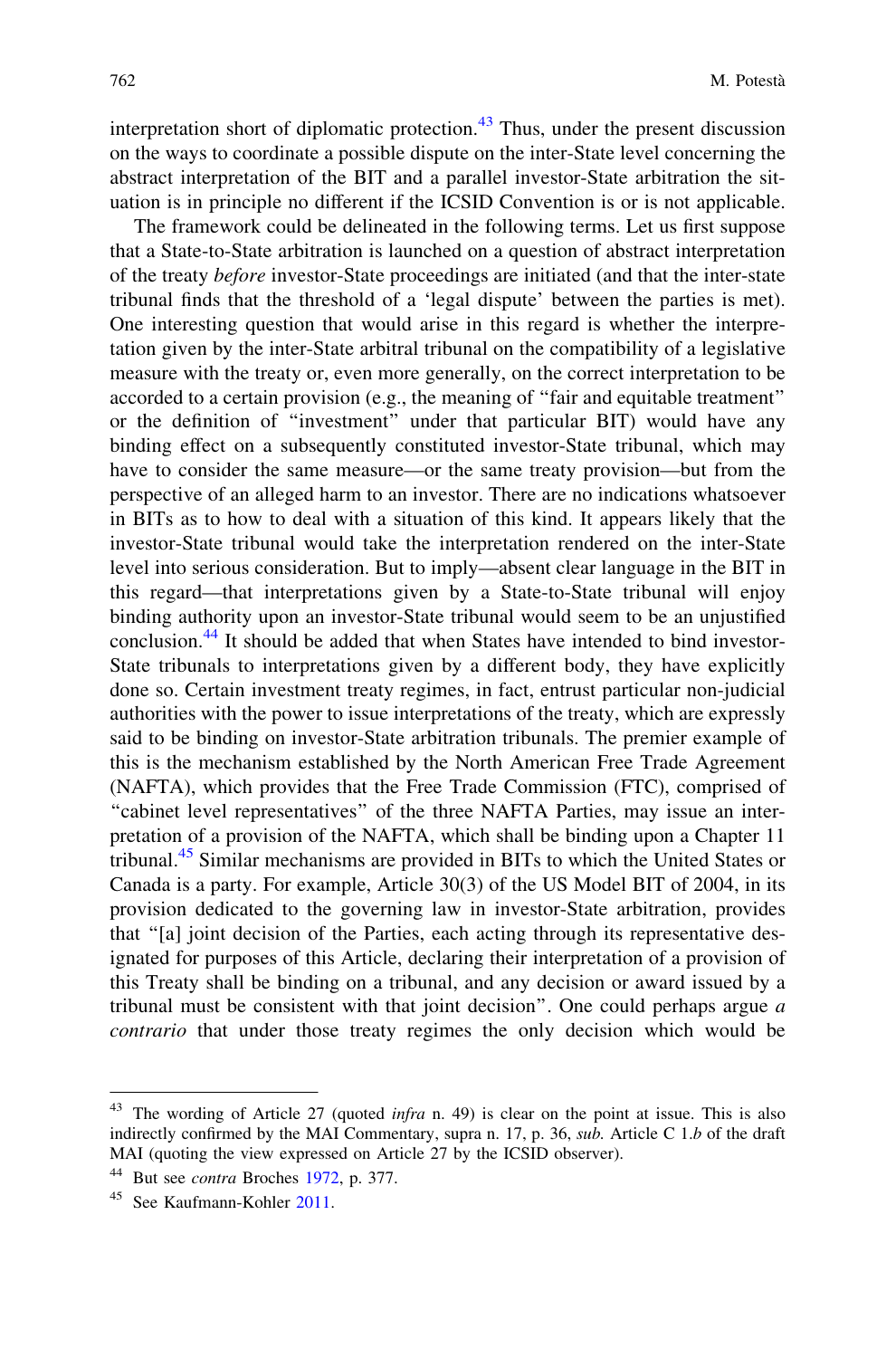binding upon an investor-State tribunal is the one stemming from the State Parties themselves (given in the form of either a joint declaration or through an FTC-type body), whereas a decision rendered by an inter-State arbitral tribunal constituted under the same treaty would not be accorded any binding authority.

More problematic would be the situation where a State-to-State tribunal is seized when an investor-State arbitration is already underway. The risk that the investor-State tribunal would perceive any position taken on interpretation issues by the State-to-State tribunal as an interference in its proceedings would arguably be high. It should be noted that certain BITs provide—in addition to the two usual dispute settlement mechanisms—for the possibility to resort to ''consultations'' between the two Contracting Parties. This is for example envisaged by the BIT between the Netherlands and the Czech Republic.<sup>46</sup> The case of *CME v. Czech* Republic testifies to the use of such a procedure: after the investor-State tribunal had issued a partial award, the Czech Republic requested consultations with the Netherlands, with the purpose of resolving certain issues relating to the interpretation and application of the treaty arising from the tribunal's partial award. This procedure led to certain ''Agreed Minutes'' containing a ''common position'' of the parties on the interpretation of the BIT.<sup>47</sup> When the investor-State tribunal rendered its final award, it appeared to take the ''Agreed Minutes'' into account as supporting its holdings. $48$  Once again, however, the interpretation stemmed from the two Contracting Parties to the BIT, and not from a State-to-State arbitral tribunal.

## 4.2 Diplomatic Protection v. Investment Arbitration

If a State-to-State arbitration is invoked with a view to espousing an investor's claim, a fundamental distinction has to be made between the ICSID framework and non-ICSID arbitrations.

If the ICSID Convention is applicable (because it is in force between the two State Parties and the investor has consented to submit its dispute to ICSID arbitration), the prohibition, contained in Article 27 of the Convention, on the home State to provide diplomatic protection comes into play.<sup>49</sup> A number of BITs

<sup>46</sup> Netherlands–Czech Republic BIT (1991), Article 9.

<sup>47</sup> UNCITRAL: CME Czech Republic B.V. (The Netherlands) v. Czech Republic, Final Award (14 March 2003), paras 87–93, 216–226.

<sup>48</sup> Ibidem, paras 437, 504.

<sup>&</sup>lt;sup>49</sup> Article 27.1 ICSID Convention reads: "No Contracting State shall give diplomatic protection, or bring an international claim, in respect of a dispute which one of its nationals and another Contracting State shall have consented to submit or shall have submitted to arbitration under this Convention, unless such other Contracting State shall have failed to abide by and comply with the award rendered in such dispute''. During the ICSID Convention's drafting, the question of competing remedies in investor-State and State-to-State proceedings was discussed at some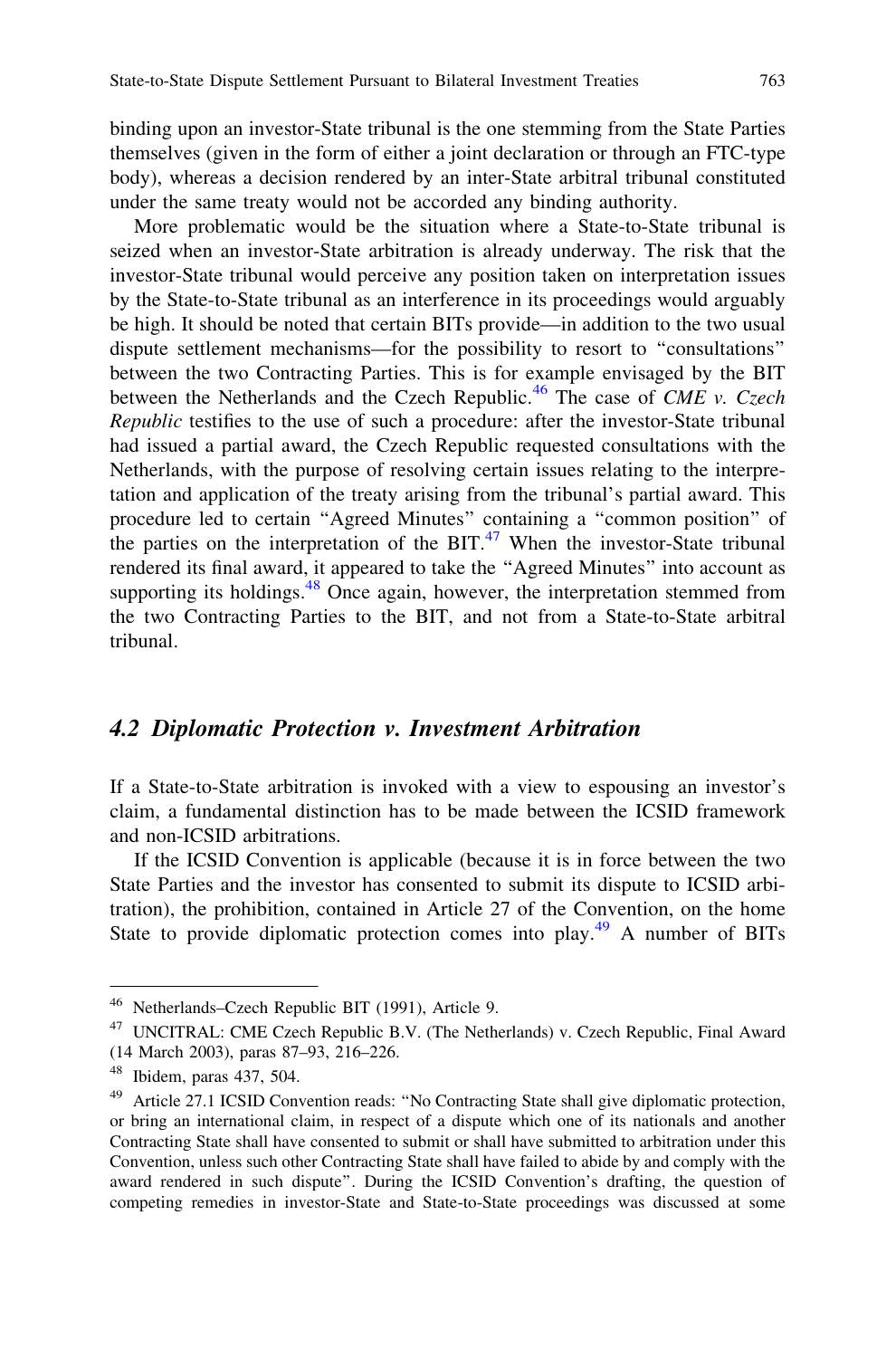''replicate'' this rule (though sometimes not in identical formulations) within the text of the bilateral treaty itself.<sup>50</sup> The thrust of Article 27 ICSID Convention is that once an investor has consented to submit or has submitted a dispute to ICSID arbitration, the investor's home State is barred from instituting State-to-State proceedings with a view to exercising diplomatic protection (except where the host State fails to abide by the arbitral award). It has been suggested that a State-to-State arbitral tribunal, if seized of such a dispute, would have to decline jurisdiction.<sup>51</sup> This would be the obvious solution if an Article 27-type provision is repeated in the  $BIT<sub>52</sub>$  which would be the legal instrument under which the Stateto-State tribunal would derive its authority. But the same could be said to be true even if the BIT lacks a specific 27-type provision: If the ICSID Convention is applicable to the investor-State arbitration, the inter-State BIT tribunal could even in the absence of a 27-type provision in the BIT—decline jurisdiction,  $53 \text{ by}$ paying heed and giving effect to a binding obligation of the two Contracting Parties contained in a different legal instrument (the ICSID Convention). The risk that the host State is exposed to litigation at both the inter-State and the individual-State level at the same time would thus be ruled out. The institution by the home State of inter-State proceedings would, on the other hand, constitute a breach of Article 27, but would have no effect on the jurisdiction of the ICSID tribunal, as confirmed by two *obiter dicta* in *Banro v. Congo*<sup>54</sup> and *Aucoven v. Venezuela.*<sup>55</sup> However, the violation of Article 27 may trigger the institution of a second and different type of State-to-State adjudication: the aggrieved State may namely bring a dispute ''on the interpretation or application'' of the ICSID Convention before the ICJ by resorting to the compromissory clause contained in Article 64 of the Convention.<sup>56</sup>

<sup>(</sup>Footnote 49 continued)

length. Schreuer notes, with reference to the *travaux* of the Convention, that "[t]he issue remained unregulated but there seemed to be consensus that inter-State arbitration should neither interfere in investor-State cases nor affect the finality of ICSID awards''. See Schreuer [2007](#page-15-0), p. 349.

<sup>50</sup> See Juratowitch [2008,](#page-14-0) pp. 16–22; Schreuer et al. [2009](#page-15-0), p. 426.

<sup>51</sup> Schreuer [2007](#page-15-0), p. 350.

<sup>&</sup>lt;sup>52</sup> Certain BITs elucidate that the parties are barred from resorting to State-to-State arbitration ''in consideration of Article 27'', thus clearly instituting a link between this latter provision and the need to avoid concurrent State-to-State proceedings. See Article 10.6 of the Germany-Barbados BIT (1994), of the Germany-Bolivia BIT (1987), of the Germany-Estonia BIT (1992), and of the Germany-Poland BIT (1989).

<sup>53</sup> Schreuer [2007](#page-15-0), p. 350.

<sup>54</sup> ICSID: Banro American Resources, Inc. and Société Aurifère du Kivu et du Maniema S.A.R.L. v. Democratic Republic of the Congo, ARB/98/7, Award (1 September 2000), para 18. <sup>55</sup> ICSID: Autopista Concesionada de Venezuela, C.A. v. Venezuela, ARB/00/5, Decision on Jurisdiction (27 September 2001), para 140.

<sup>56</sup> The compromissory clause in Article 64 has so far never been resorted to.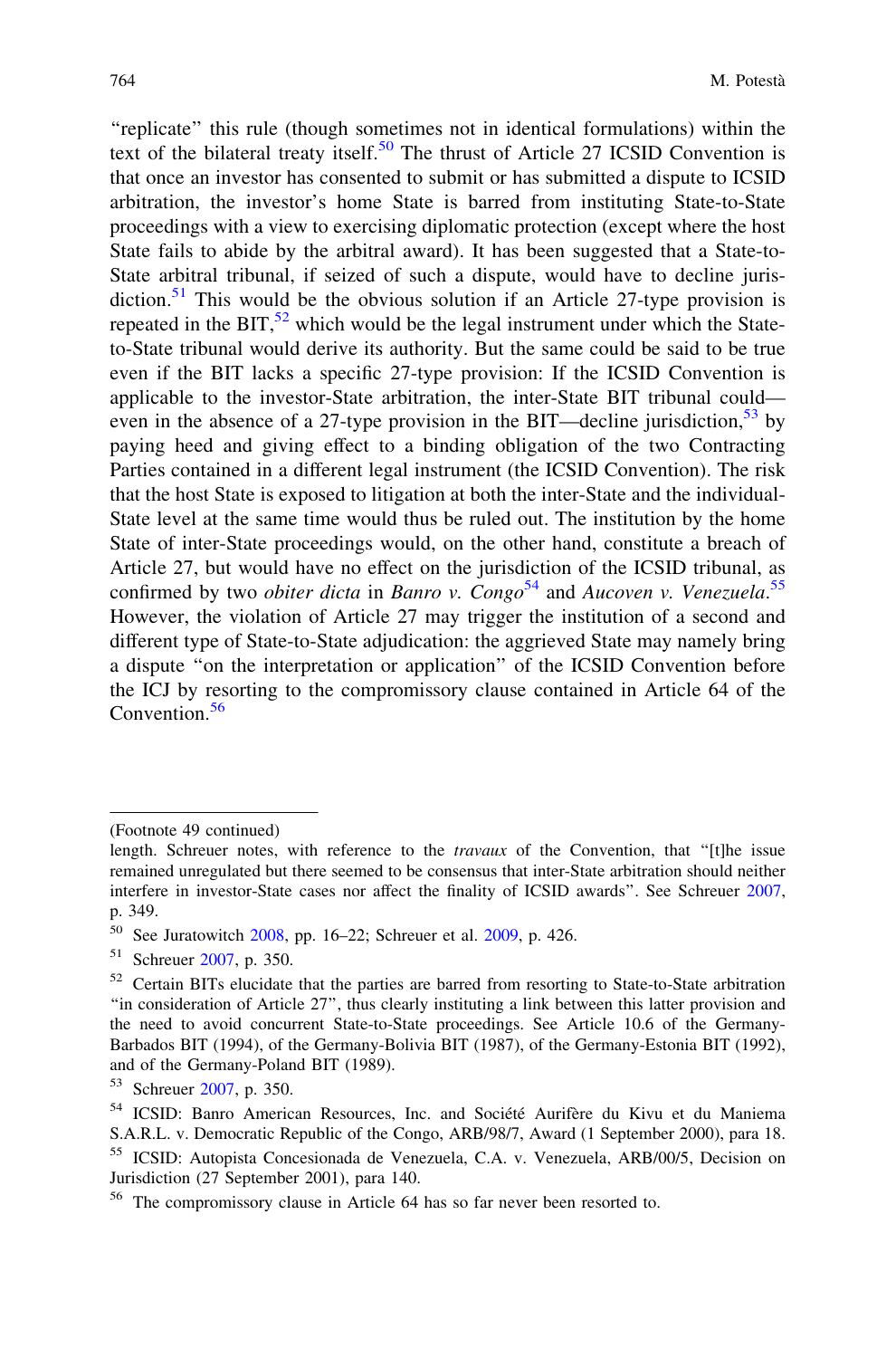In contrast, if Article 27 ICSID is not applicable (either because the Convention is not in force between one of the two States, or because the investor has consented to submit the dispute to arbitration with the host State according to a different set of rules, e.g., UNCITRAL), the framework for the delineation of the interplay between investor-State and State-to-State proceedings becomes much more uncertain. As already noted, the Contracting Parties to the BIT may have incorporated an Article 27-type provision in the treaty which applies also in situations where *any* type of investor-State arbitration is initiated by the investor. A significant number of the Italian BITs (though not the Italy-Cuba BIT) contain such a clause.<sup>57</sup> In the absence of any such provision, the suggestion that an inter-State tribunal should decline jurisdiction in view of the pending investor-State arbitration cannot be automatically transposed in the non-ICSID context. It has been cogently argued that ''there is no practice that would support the existence of customary law analogous to Article 27 and applicable to all investment arbitrations''.58

The Italy-Cuba arbitration provides once more for an interesting example of how these issues may concretely arise in practice. Faced with Cuba's objection to Italy's lack of standing to act in diplomatic protection of its nationals by way of the inter-State dispute settlement mechanism, the Tribunal considered whether the investor-State provision in the BIT prohibited the home State from exercising diplomatic protection within the framework of State-to-State proceedings. It is worth noting that Cuba is not a Party to ICSID and that the investor-State provision in the BIT provides accordingly for ad hoc arbitration. The Arbitral Tribunal found that ''as long as the investor has not consented to international arbitration with the host State, its right to diplomatic protection persists".<sup>59</sup> On the contrary, the Tribunal held that if the investor had already seized an investor-State tribunal or provided its advance consent to such a dispute settlement mechanism, then the home State would be barred from espousing its claim. Not going as far as to find that the principle embodied in Article 27 ICSID should be considered as a codification of a customary norm, the Tribunal nonetheless made the statement that it could be applied "by analogy".<sup>60</sup> It is doubtful whether this reflects the *lex lata* or should rather be viewed as a consideration *de lege ferenda* on how to correctly coordinate the two dispute settlement systems.

<sup>&</sup>lt;sup>57</sup> See Article 10.5 of the Model Agreement involving the Government of the Italian Republic on the Promotion and Protection of Investments. In: UNCTAD (2003) International Investment Instruments: A Compendium 12: 295–303, [www.unctad.org/en/docs/dite4volxii\\_en.pdf,](http://www.unctad.org/en/docs/dite4volxii_en.pdf) accessed 15 October 2011. A similar provision had been incorporated in the draft MAI. See Article C.1.b of the MAI Draft Consolidated Text, OECD Doc. DAFFE/MAI(98)7/REV1 (22 April 1998).

<sup>58</sup> Paparinskis [2008](#page-14-0), p. 285.

<sup>59</sup> Italy v. Cuba Interim Award, supra n. 6, para 65.

<sup>60</sup> Ibidem.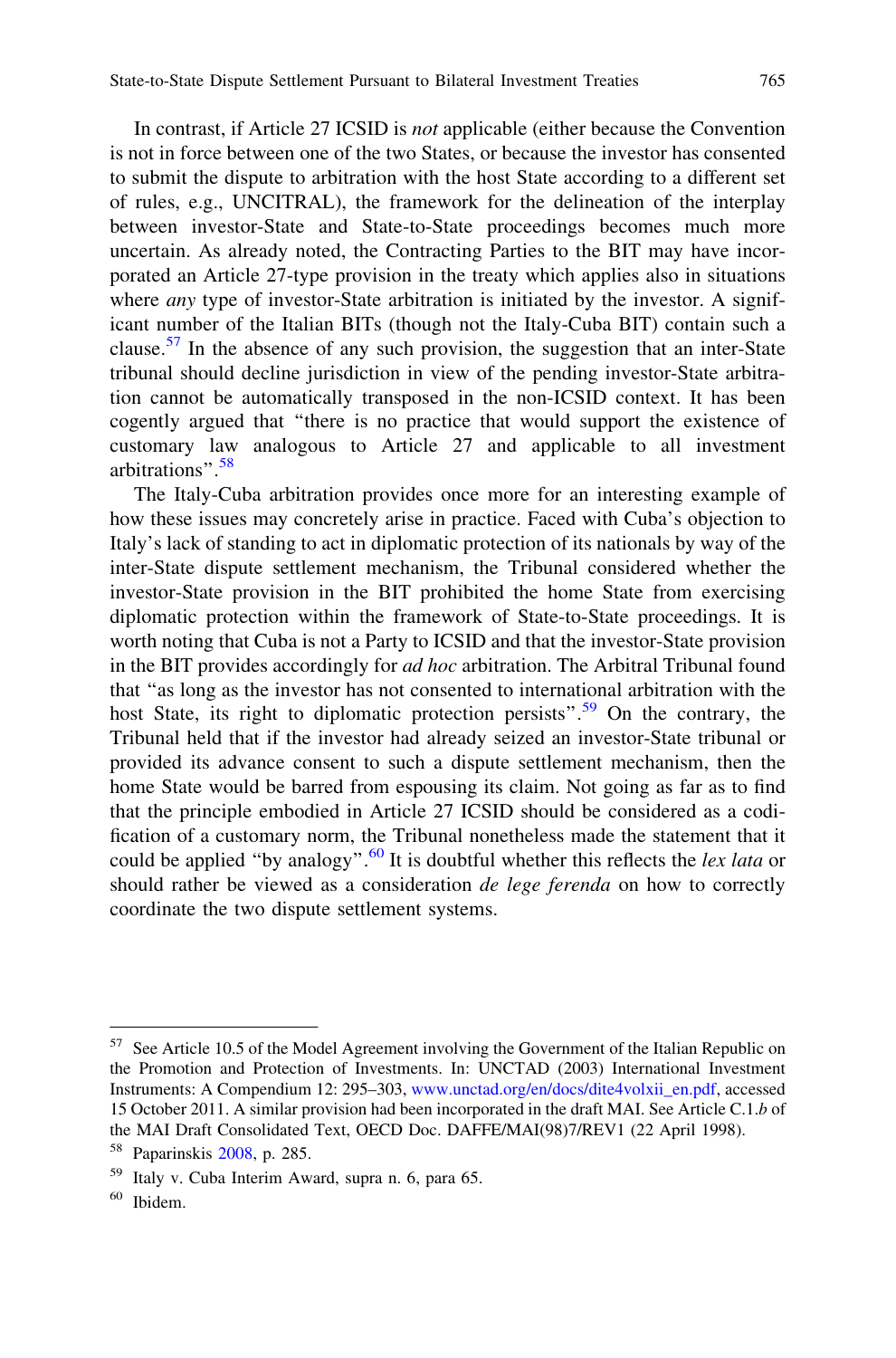### 5 Concluding Remarks

This contribution has attempted to draw a preliminary overview on State-to-State dispute settlement clauses contained in BITs and has pointed out some of the intricacies which may arise when investor-State and State-to-State mechanisms are combined or otherwise interrelate. This complex field would certainly deserve to be further explored. No doubt the illustration of the interrelationship between investment arbitration proceedings and diplomatic protection State-to-State claims (probably the most thorny question in this area) is likely to be significantly affected by the different conceptions one takes on both diplomatic protection and the nature of the substantive BIT rights at issue. Different solutions may in fact be advanced depending on the answers one will give to questions such as whose rights the State is protecting through diplomatic protection as well as to whom the substantive rights contained in BITs are in reality owed.

A few final observations should be made on the role which inter-State arbitration will play within the present and future architecture of investment law dispute settlement. Is the Italy-Cuba dispute bound to remain an exceptional occurrence reinforcing the general rule (i.e., that direct investor-State arbitration will almost always be the preferred mechanism), or does it have the potential of awakening the attention of States (and their nationals) towards a tool which has so far been largely neglected? It is difficult to provide a clear-cut answer to this question, though it would appear that the success of investor-State arbitration in BITs is unlikely to be eroded by the availability of inter-State dispute settlement mechanisms in the same treaty. When the investor has a choice between a direct remedy (which "allows the true complainant to face the true defendant"<sup>61</sup>) and a request for espousal by its home Government, it will more likely resort to the first option, because it will retain more control over the proceedings, it will not normally have to observe the local remedies rule, it will recover—in the case of a favorable decision—direct compensation, and will in general avoid, or at least reduce, the risk of the politicized atmosphere characterizing diplomatic protection.

Does this mean that the thrust of inter-State dispute settlement is bound to remain limited? For certain authors the inter-State arbitration option should be characterized as a guarantee ''of last resort'' for the protection of foreign investors should they encounter difficulties in investor-State proceedings.<sup>62</sup> In a similar vein, State-to-State dispute settlement could be viewed as an ''additional tool'' in case investor-State arbitration fails, for example due to a lack of co-operation by the host State.<sup>63</sup> This seems to be certainly correct in a scenario where the losing host State in an investor-State arbitration fails to comply with the award, and thus the award creditor turns to its home State for support. $64$  In contrast, ordinary

<sup>61</sup> Paulsson [1995](#page-15-0), p. 256.

<sup>62</sup> Sacerdoti [1997](#page-15-0), p. 436.

<sup>63</sup> See Kokott [2002,](#page-14-0) pp. 24–25; Juratowitch [2008,](#page-14-0) p. 33.

<sup>64</sup> Article 27 ICSID Convention envisages precisely this possibility. See supra n. 49.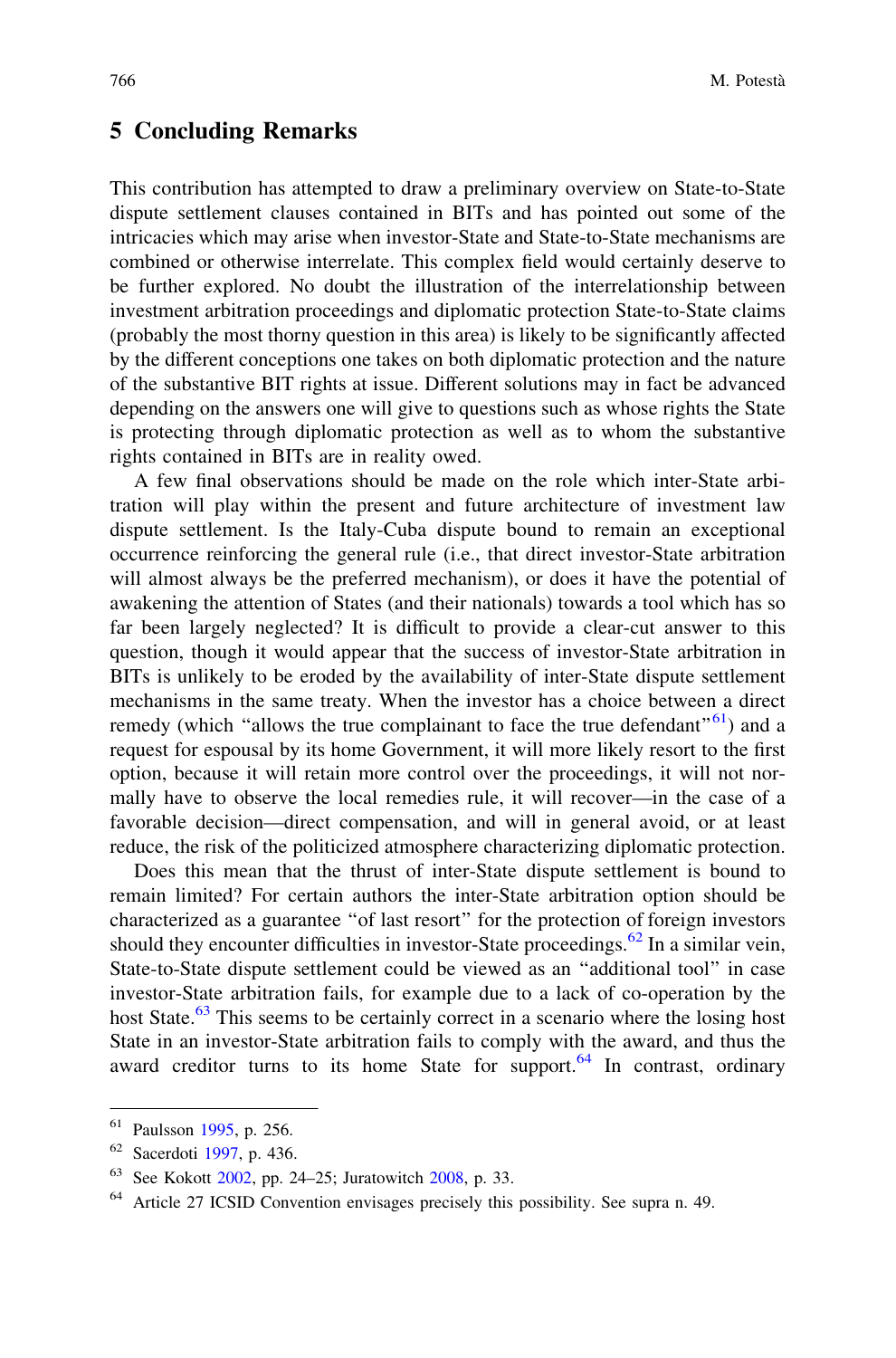<span id="page-14-0"></span>difficulties encountered in the course of investment proceedings (deriving, for example, from the refusal by the host State to take part in the arbitration or to appoint their party-appointed arbitrators, or from other dilatory tactics, etc.) should not be viewed as a sufficient reason for discontinuing (or failing to initiate) investor-State proceedings and for ''elevating'' the dispute to an inter-State level. That is so because investor-State provisions in BITs are normally drafted so as to avoid such scenarios, either by referring to arbitration administered by an institution (in primis, ICSID) which will therefore ensure that the arbitration is not derailed, or by providing for procedural safeguards in case of *ad hoc* arbitration. The room for resorting to inter-State arbitration would thus not seem to be too wide in practice. Things, however, may change in the future if the backlash, perceived in certain quarters, against investor-State arbitration should succeed in convincing States to discard this mechanism in their future treaties. It is still early to attempt to identify trends in this area. But it appears significant that certain countries, such as Australia, have recently expressed the firm resolution to avoid investor-State dispute settlement mechanisms in their future investment treaties (or in the investment chapter of their free trade agreements).<sup>65</sup> If this choice is effectively pursued in future treaty negotiations, the so far dormant inter-State dispute settlement mechanisms are likely to experience renewed interest.

### References

Amerasinghe CF (2004) Local remedies in international law, 2nd edn. CUP, Cambridge

- Broches A (1972) The convention on the settlement of investment disputes between states and nationals of other states. Recueil des Cours 132:371–380
- Dodge W (2006) Investor-state dispute settlement between developed countries: reflections on the Australia-United States free trade agreement. Vanderbilt J Transnatl Law 39:1–37
- Juratowitch B (2008) The relationship between diplomatic protection and investment treaties. ICSID Rev—Foreign Invest Law J 23:10–35
- Kaufmann-Kohler G (2011) Interpretive powers of the free trade commission and the rule of law. In: Gaillard E, Bachand F (eds) Fifteen years of NAFTA chapter 11 arbitration. Juris Publishing, Huntington, pp 175–194
- Kokott J (2002) Interim Report. The role of diplomatic protection in the field of the protection of foreign investment. In: New Delhi Conference, International Law Association, pp 21–31
- Meron T (1959) The incidence of the rule of exhaustion of local remedies. Br Yearb Int Law 35:83–101
- Newcombe A, Paradell L (2009) Law and practice of investment treaties. Standards of treatment. Kluwer Law International, The Netherlands
- Paparinskis M (2008) Investment arbitration and the law of countermeasures. Br Yearb Int Law 79:264–352

<sup>&</sup>lt;sup>65</sup> Productivity Commission 2010, Bilateral and Regional Trade Agreements, Research Report, Canberra, pp. 276–277. [www.pc.gov.au/projects/study/trade-agreements/report](http://www.pc.gov.au/projects/study/trade-agreements/report). Accessed 15 October 2011. Already the 2004 Australia-United States Free Trade Agreement does not contain provisions allowing for investor-State dispute settlement (but provides merely for State-to-State dispute settlement). See Dodge 2006.